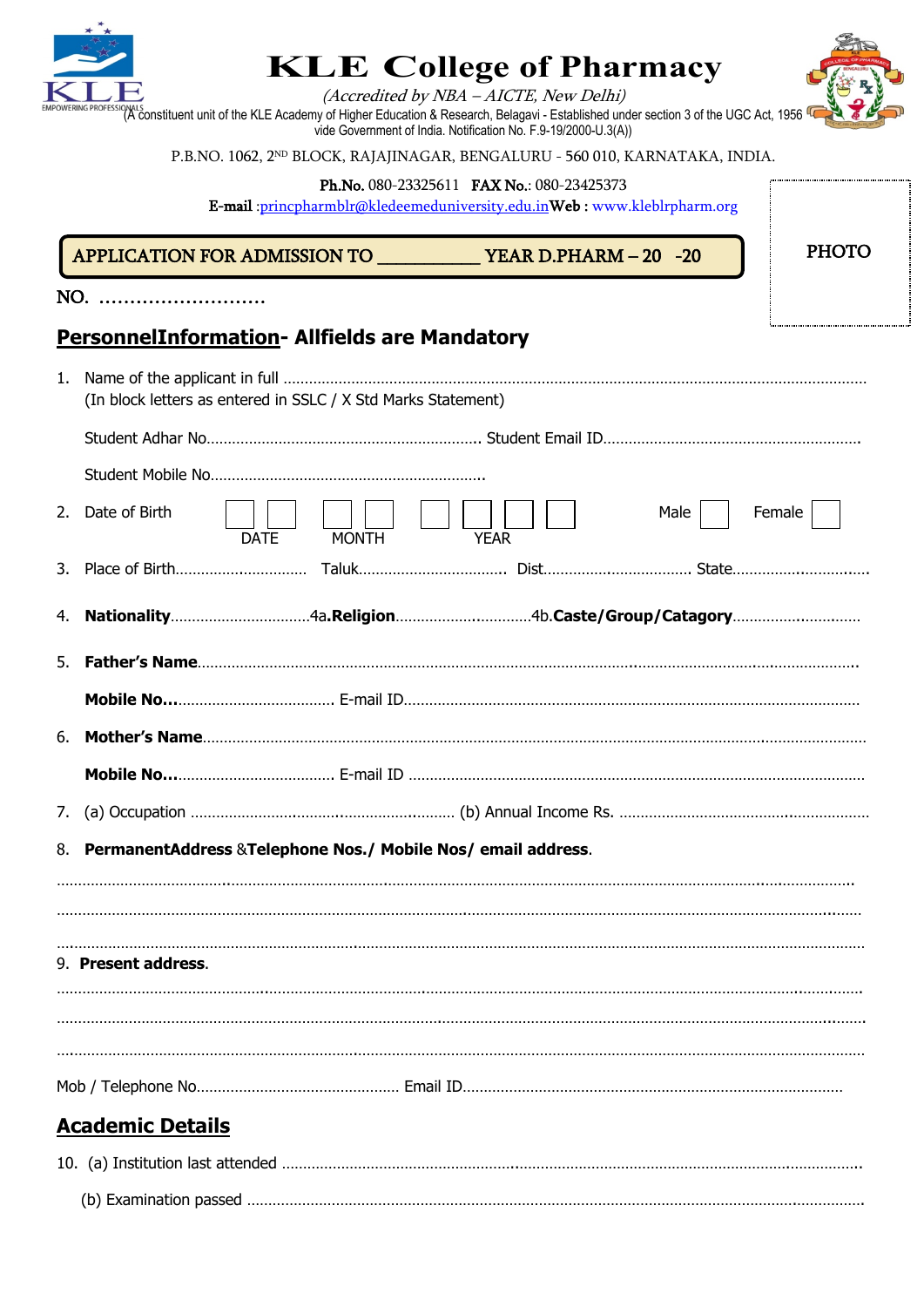| 11. |                                                              |                 |  |
|-----|--------------------------------------------------------------|-----------------|--|
|     | HSC/12 <sup>th</sup> / PCM/PCB.                              | PUC II/HSC/12th |  |
|     |                                                              |                 |  |
|     |                                                              |                 |  |
|     |                                                              |                 |  |
|     | 18. Enclosures:                                              |                 |  |
|     | a. Marks Statements (SSLC/ X Std, II P.U.C / XII Std)        |                 |  |
|     | b. Transfer Certificate (T.C)                                |                 |  |
|     | <b>Migration Certificate</b>                                 |                 |  |
|     | d. Medical Fitness Certificate                               |                 |  |
|     | Copy of Caste Certificate (in case of S.C./S.T./B.T./O.B.C.) |                 |  |
|     |                                                              |                 |  |

### **I promise to abide by the rules and regulations of the KLE University, Belagavi, Karnataka.**

Signature of the Applicant

#### $\overline{a}$ DECLARATION BY THE CANDIDATE

#### \* \* \*

- 1. I hereby agree, to abide by the rules and regulations at present in force or that may be hereafter framed for the governance of the college and Hostels. I undertake that so long as I am a student of the College, I do nothing either inside or outside the College that will interfere with the orderly governance and discipline.
- 2. I hereby agree to make good if any loss or damage to books, apparatus, furniture and other belongings to college and in Hostels, which may be caused by my carelessness, negligence or wantonness on my part.
- 3. I hereby solemnly affirm that the statements made and information furnished in my application form and also enclosures there to submitted by me are true. Should it however be found that any information furnished therein is untrue in material particulars, I realize that I am liable to criminal prosecution and I also agree to forgo my seat in the College.
- 4. I hereby assure that I will not indulge or myself in any form of anti-social and prohibitive activities such as RAGGING or any kind of harassment-physical or otherwise. I am fully aware of the provisions of Indian Penal Code relating offences connected with hurt, endangerment of life or personal safety, wrongful confinement, assault, criminal intimidation and so on. If I am found indulging myself in such prohibitive and anti-social activities, I am liable for severe punishment including removal from the college and handing over to the Police.
- 5. I hereby declare that I hold myself responsible for the timely payment of fees to the college during the period of my studies, till I complete the course. I am aware that I have to pay entire course fee, even if I discontinue the course.
- 6. It is brought to my notice that fees once paid will not be refunded at any cost.

### I hereby declare that I abide by the above mentioned rules. I also declare that I have carefully gone through the instructions to candidates herein mentioned and agree for the same.

Date: Place:  $\Box$ 

(Signature of the Parent / Guardian) (Signature of the applicant)